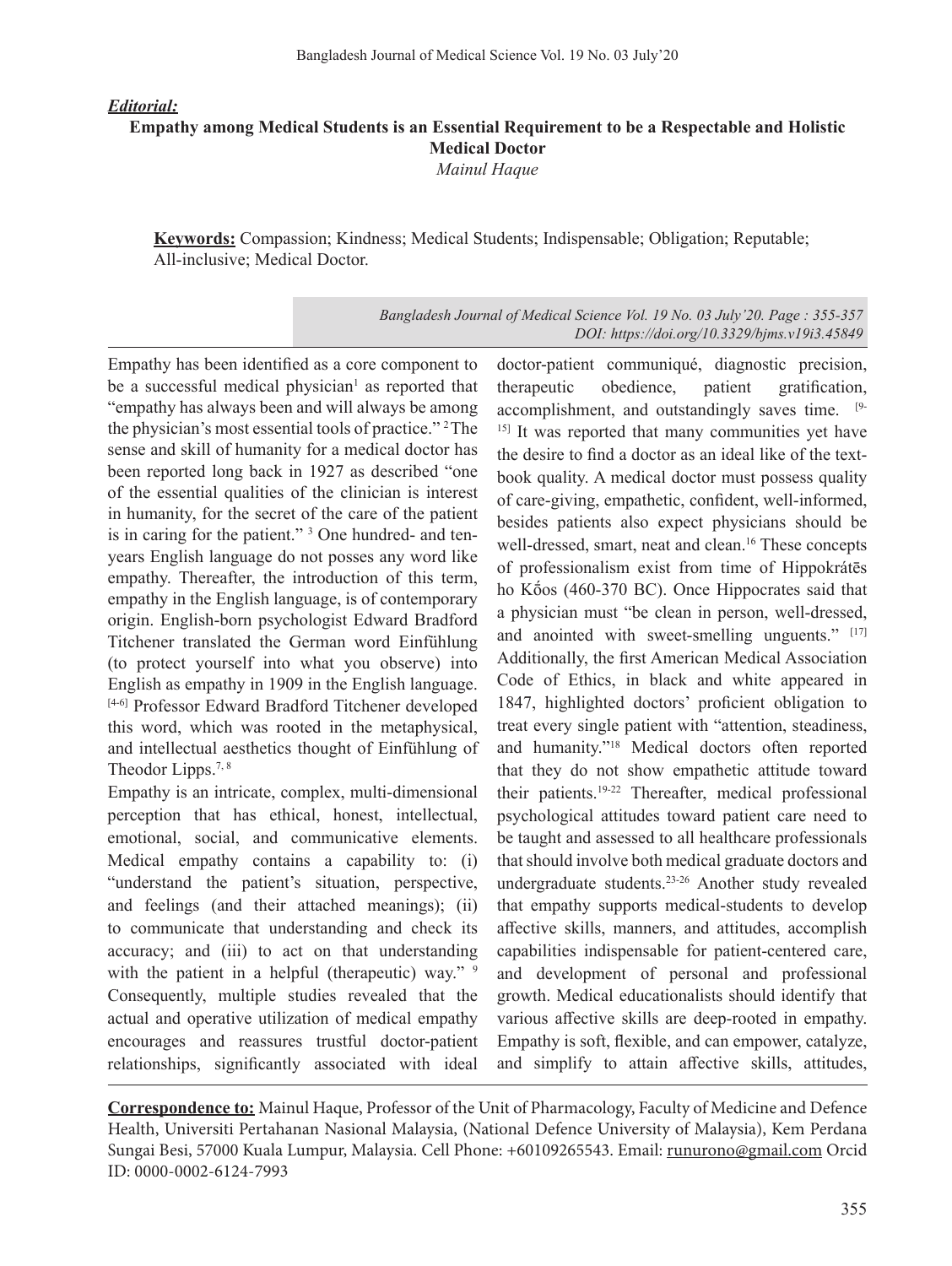and behaviors.<sup>26</sup> Various professional bodies for healthcare stressed the need for the development empathy-based healthcare services.<sup>26</sup> The American President, politician, conservationist, naturalist, and writer Theodore Roosevelt (1858-1919) once told that "nobody cares how much you know until they know how much you care."27 It is much better for humanitarian qualities should develop in early part of life before bad habits conquer a medical doctor. As once immoral conditions attained and practiced, it is relatively problematic to repair. Moreover, once medical students graduated and obtain license to do practice, it adds more challenging to overhaul their poor psychological professional skills.<sup>28-32</sup> Thereafter, medical schools should incorporate and emphasize the curriculum including hidden ones to improve empathy and other professional expertise.<sup>33, 34</sup>

## **Conflict of Interest**

The author does not possess any conflict of interest. **Funding**

This manuscript did not receive any financial support

## **References:**

- 1. Haque M. Importance of empathy among medical doctors to ensure a high-quality healthcare level*. Adv Hum Biol* 2019; **9** (2):104-107. doi: 10.4103/AIHB. AIHB\_44\_18
- 2. Spiro H. Commentary: the practice of empathy. *Acad Med*. 2009; **84**(9):1177-1179. doi: 10.1097/ ACM.0b013e3181b18934.
- 3. Peabody F. The care of the patient. *JAMA*. 1927; **88** (12): 876-882. doi: 10.1001/jama.252.6.813
- 4. Titchener EB (2017). Lectures on the experimental psychology of the thought-processes. The Macmillan Company, New York, 1909. Available at https:// ia902604.us.archive.org/21/items/cu31924024573176/ cu31924024573176.pdf [Accessed November 21, 2019].
- 5. Stueber K. Empathy. In: The Stanford encyclopedia of philosophy. Spring 2018 edn. Stanford, 2018. https:// plato.stanford.edu/archives/spr2018/entries/empathy/ [Accessed November 21, 2019]
- 6. Faruque M, Haque M, Islam S, Shihab SF, Asmara HS. Empathy Level among Dental Students of Bangladesh Utilizing the Cambridge Behavior Scale. *J Global Pharma Tech*. 2017; 0**9** (9): 34-40.
- 7. Stueber K (ed.). Rediscovering empathy, agency, folk psychology, and the human sciences. London: The MIT Press, 2010.
- 8. Lipps T. Aesthetik. Vol. 2. Hamburg: Voss Verlag, 1905.
- 9. Mercer SW, Reynolds WJ. Empathy and quality of care. Br J Gen Pract. 2002;52 (Suppl): S9–S12.
- 10. Ziółkowska-Rudowicz E, Kładna A. Empathy-building of physicians. Part II--Early exposure of students to patient's situation. *Pol Merkur Lekarski*. 2010; **29** (172): 282-286.
- 11. Sinclair S, Beamer K, Hack TF, McClement S, Raffin Bouchal S, Chochinov HM, Hagen NA. Sympathy, empathy, and compassion: A grounded theory study of palliative care patients' understandings, experiences, and preferences. *Palliat Med.* 2017;**31**(5):437–447. doi:10.1177/0269216316663499
- 12. Hardy C. Empathizing with patients: the role of interaction and narratives in providing better patient care. Medicine, Health Care, and Philosophy. 2017; **20** (2): 237–248. doi 10.1007/s11019-016-9746-x
- 13. Hojat M, Zuckerman M, Magee M, Mangione S, NascaT, Vergare M, Gonnella JS. Empathy in medical students as related to specialty interest, personality, and perceptions